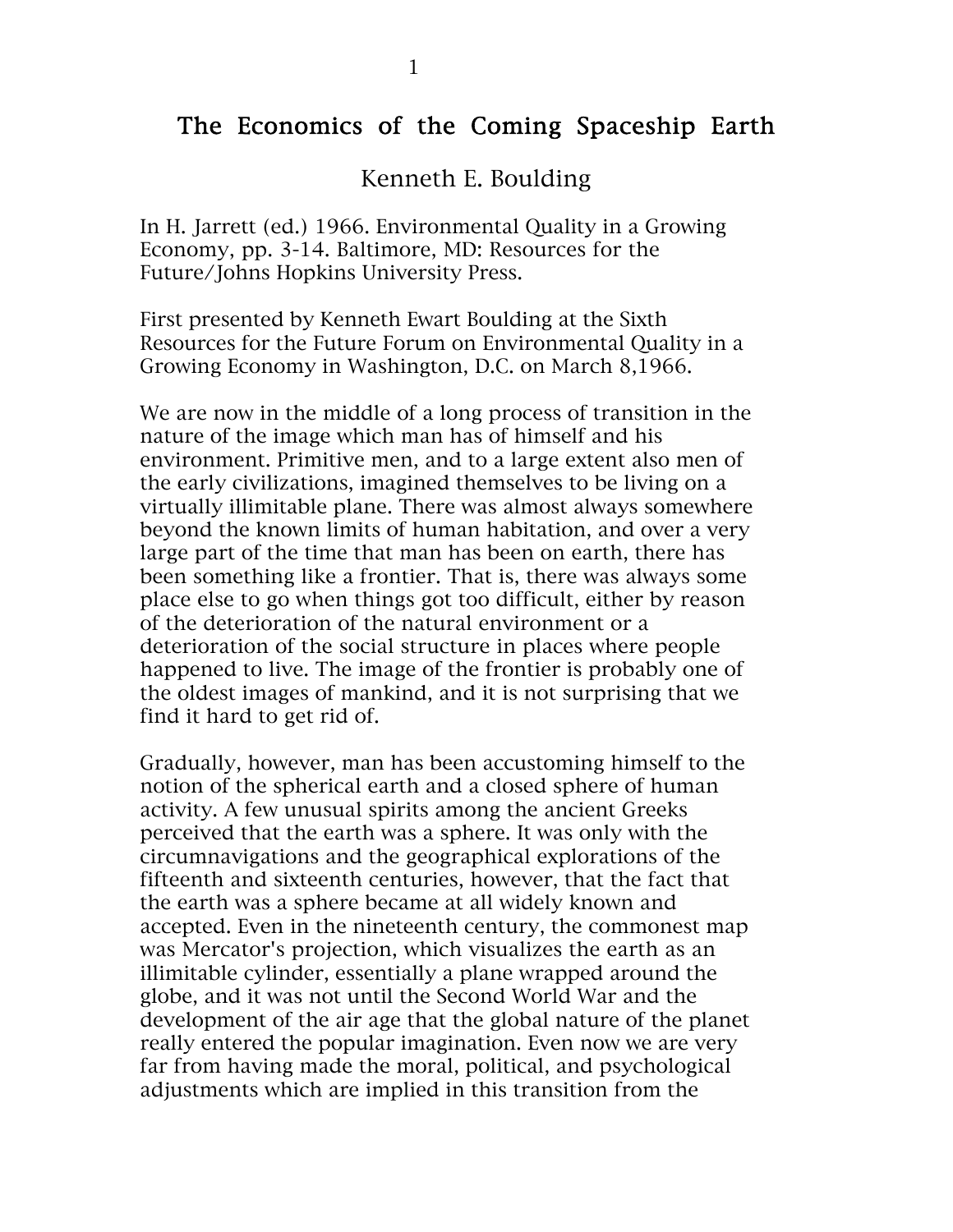illimitable plane to the closed sphere.

Economists in particular, for the most part, have failed to come to grips with the ultimate consequences of the transition from the open to the closed earth. One hesitates to use the terms "open" and "closed" in this connection, as they have been used with so many different shades of meaning. Nevertheless, it is hard to find equivalents. The open system, indeed, has some similarities to the open system of von Bertalanffy, in that it implies that some kind of a structure is maintained in the midst of a throughput from inputs to outputs.[1] In a closed system, the outputs of all parts of the system are linked to the inputs of other parts. There are no inputs from outside and no outputs to the outside; indeed, there is no outside at all. Closed systems, in fact, are very rare in human experience, in fact almost by definition unknowable, for if there are genuinely closed systems around us, we have no way of getting information into them or out of them; and hence if they are really closed, we would be quite unaware of their existence. We can only find out about a closed system if we participate in it. Some isolated primitive societies may have approximated to this, but even these had to take inputs from the environment and give outputs to it. All living organisms, including man himself, are open systems. They have to receive inputs in the shape of air, food, water, and give off outputs in the form of effluvia and excrement. Deprivation of input of air, even for a few minutes, is fatal. Deprivation of the ability to obtain any input or to dispose of any output is fatal in a relatively short time. All human societies have likewise been open systems. They receive inputs from the earth, the atmosphere, and the waters, and they give outputs into these reservoirs; they also produce inputs internally in the shape of babies and outputs in the shape of corpses. Given a capacity to draw upon inputs and to get rid of outputs, an open system of this kind can persist indefinitely.

There are some systems - such as the biological phenotype, for instance the human body - which cannot maintain themselves indefinitely by inputs and outputs because of the phenomenon of aging. This process is very little understood. It occurs, evidently, because there are some outputs which cannot be replaced by any known input. There is not the same necessity for aging in organizations and in societies, although an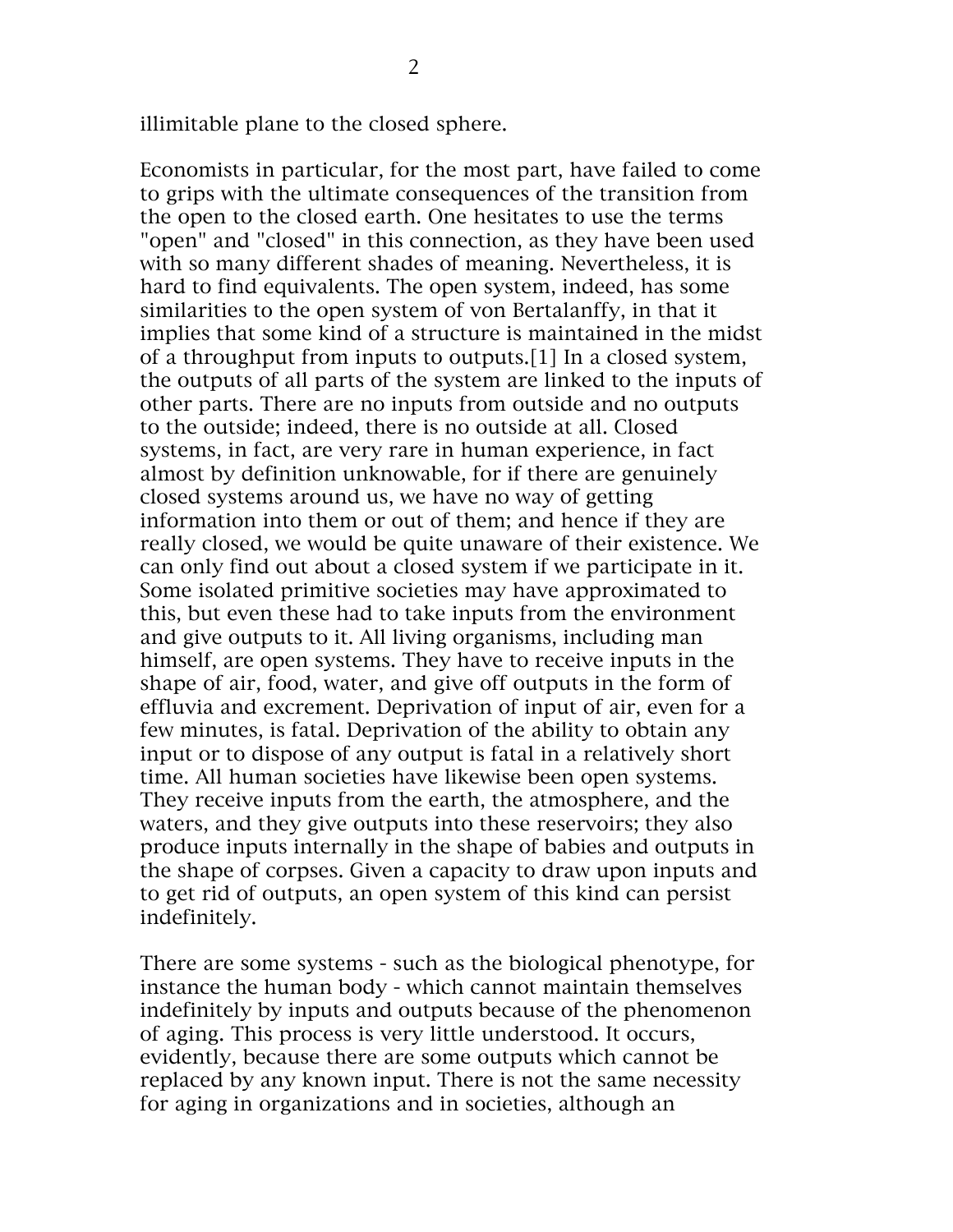analogous phenomenon may take place. The structure and composition of an organization or society, however, can be maintained by inputs of fresh personnel from birth and education as the existing personnel ages and eventually dies. Here we have an interesting example of a system which seems to maintain itself by the self-generation of inputs, and in this sense is moving towards closure. The input of people (that is, babies) is also an output of people (that is, parents).

Systems may be open or closed in respect to a number of classes of inputs and outputs. Three important classes are matter, energy, and information. The present world economy is open in regard to all three. We can think of the world economy or "econosphere" as a subset of the "world set," which is the set of all objects of possible discourse in the world. We then think of the state of the econosphere at anyone moment as being the total capital stock, that is, the set of all objects, people, organizations, and so on, which are interesting from the point of view of the system of exchange. This total stock of capital is clearly an open system in the sense that it has inputs and outputs, inputs being production which adds to the capital stock, outputs being consumption which subtracts from it. From a material point of view, we see objects passing from the noneconomic into the economic set in the process of production, and we similarly see products passing out of the economic set as their value becomes zero. Thus we see the econosphere as a material process involving the discovery and mining of fossil fuels, ores, etc., and at the other end a process by which the effluents of the system are passed out into noneconomic reservoirs - for instance, the atmosphere and the oceans - which are not appropriated and do not enter into the exchange system.

From the point of view of the energy system, the econosphere involves inputs of available energy in the form, say, of water power, fossil fuels, or sunlight, which are necessary in order to create the material throughput and to move matter from the noneconomic set into the economic set or even out of it again; and energy itself is given off by the system in a less available form, mostly in the form of heat. These inputs of available energy must come either from the sun (the energy supplied by other stars being assumed to be negligible) or it may come from the earth itself, either through its internal heat or through its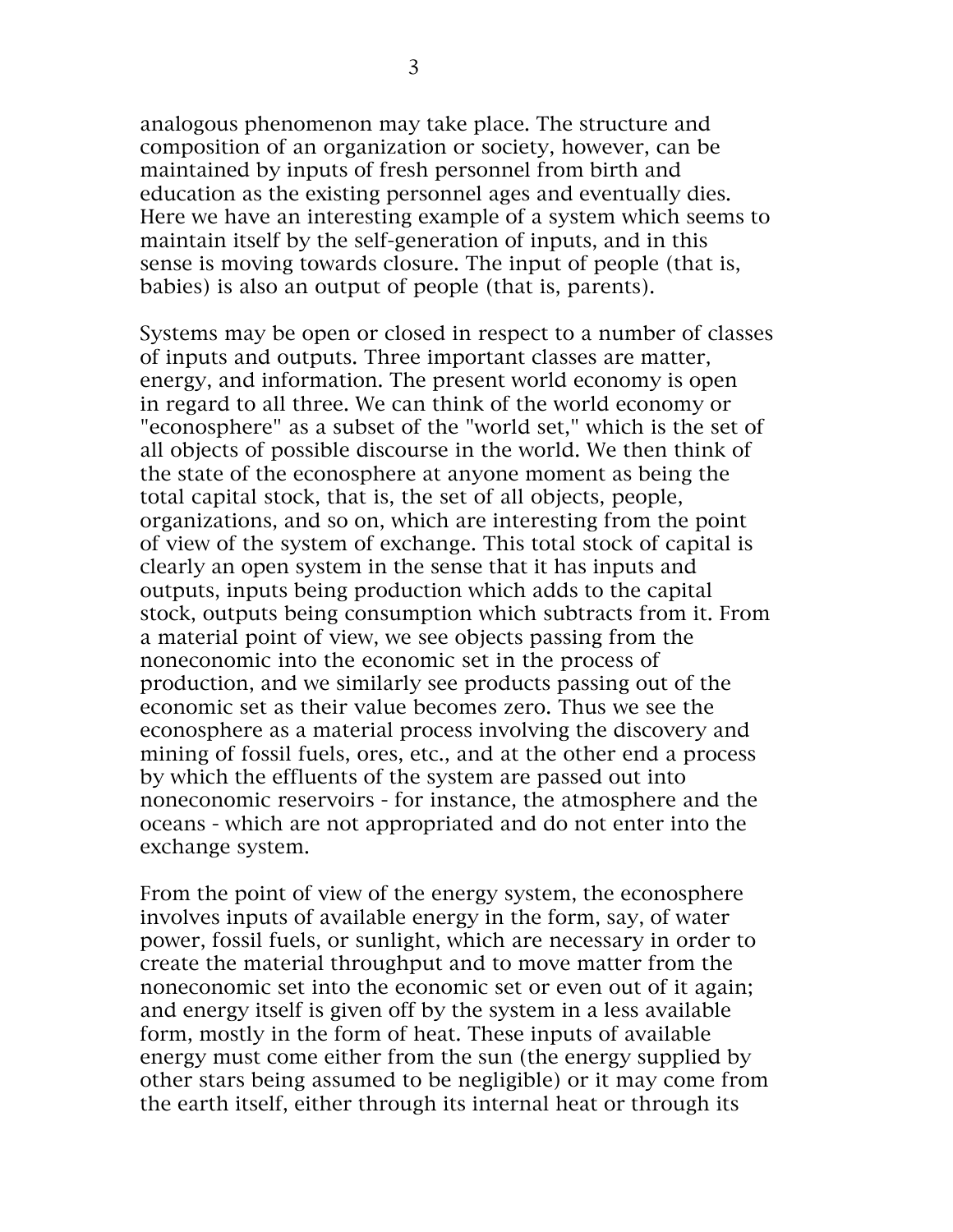energy of rotation or other motions, which generate, for instance, the energy of the tides. Agriculture, a few solar machines, and water power use the current available energy income. In advanced societies this is supplemented very extensively by the use of fossil fuels, which represent as it were a capital stock of stored-up sunshine. Because of this capital stock of energy, we have been able to maintain an energy input into the system, particularly over the last two centuries, much larger than we would have been able to do with existing techniques if we had had to rely on the current input of available energy from the sun or the earth itself. This supplementary input, however, is by its very nature exhaustible. The inputs and outputs of information are more subtle and harder to trace, but also represent an open system, related to, but not wholly dependent on, the transformations of matter and energy. By far the larger amount of information and knowledge is self-generated by the human society, though a certain amount of information comes into the sociosphere in the form of light from the universe outside. The information that comes from the universe has certainly affected man's image of himself and of his environment, as we can easily visualize if we suppose that we lived on a planet with a total cloud-cover that kept out all information from the exterior universe. It is only in very recent times, of course, that the information coming in from the universe has been captured and coded into the form of a complex image of what the universe is like outside the earth; but even in primitive times, man's perception of the heavenly bodies has always profoundly affected his image of earth and of himself. It is the information generated within the planet, however, and particularly that generated by man himself, which forms by far the larger part of the information system. We can think of the stock of knowledge, or as Teilhard de Chardin called it, the "noosphere," and consider this as an open system, losing knowledge through aging and death and gaining it through birth and education and the ordinary experience of life.

From the human point of view, knowledge or information is by far the most important of the three systems. Matter only acquires significance and only enters the sociosphere or the econosphere insofar as it becomes an object of human knowledge. We can think of capital, indeed, as frozen knowledge or knowledge imposed on the material world in the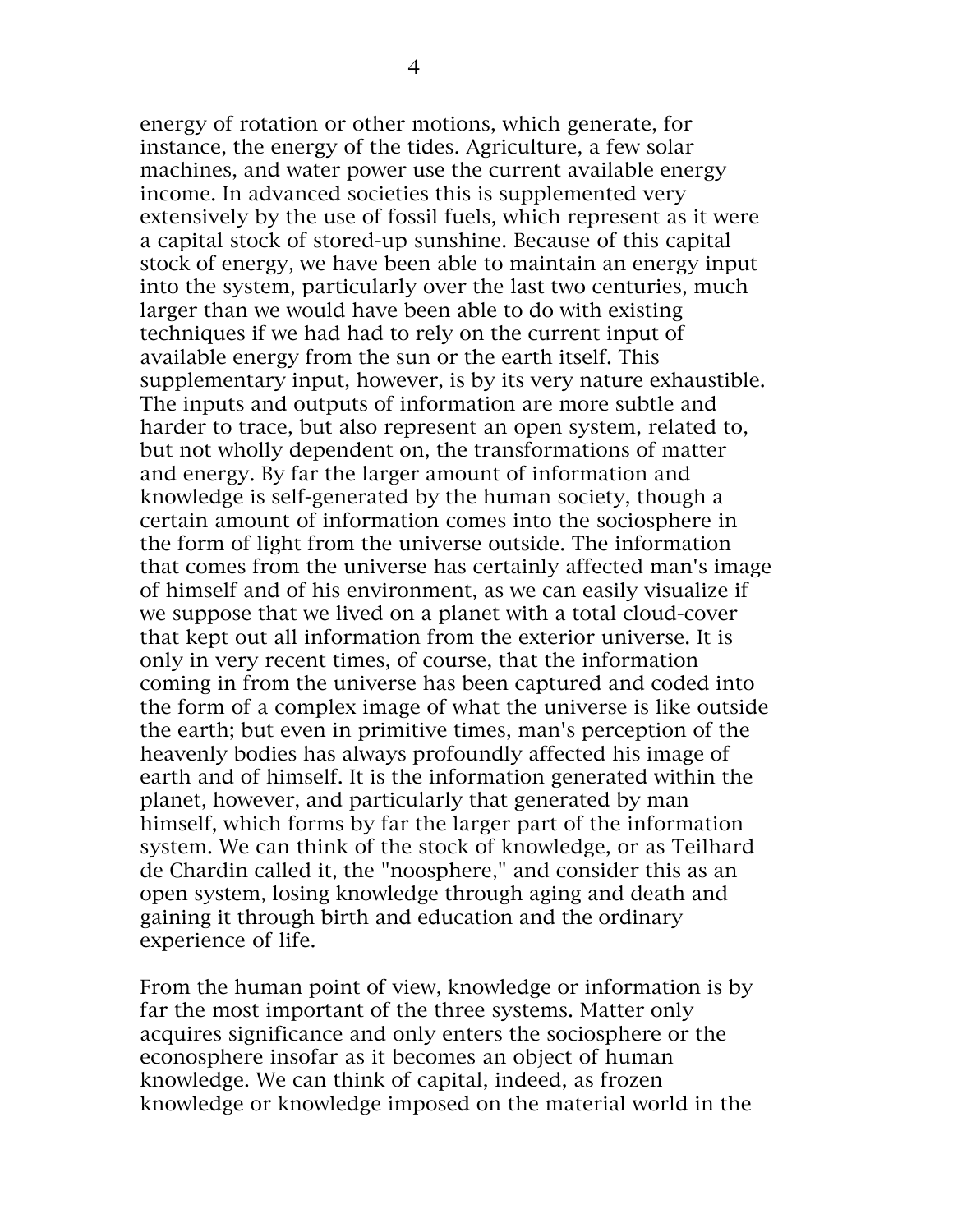form of improbable arrangements. A machine, for instance, originated in the mind of man, and both its construction and its use involve information processes imposed on the material world by man himself. The cumulation of knowledge, that is, the excess of its production over its consumption, is the key to human development of all kinds, especially to economic development. We can see this pre-eminence of knowledge very clearly in the experiences of countries where the material capital has been destroyed by a war, as in Japan and Germany. The knowledge of the people was not destroyed, and it did not take long, therefore, certainly not more than ten years, for most of the material capital to be reestablished again. In a country such as Indonesia, however, where the knowledge did not exist, the material capital did not come into being either. By "knowledge" here I mean, of course, the whole cognitive structure, which includes valuations and motivations as well as images of the factual world.

The concept of entropy, used in a somewhat loose sense, can be applied to all three of these open systems. In the case of material systems, we can distinguish between entropic processes, which take concentrated materials and diffuse them through the oceans or over the earth's surface or into the atmosphere, and anti-entropic processes, which take diffuse materials and concentrate them. Material entropy can be taken as a measure of the uniformity of the distribution of elements and, more uncertainly, compounds and other structures on the earth's surface. There is, fortunately, no law of increasing material entropy, as there is in the corresponding case of energy, as it is quite possible to concentrate diffused materials if energy inputs are allowed. Thus the processes for fixation of nitrogen from the air, processes for the extraction of magnesium or other elements from the sea, and processes for the desalinization of sea water are anti-entropic in the material sense, though the reduction of material entropy has to be paid for by inputs of energy and also inputs of information, or at least a stock of information in the system. In regard to matter, therefore, a closed system is conceivable, that is, a system in which there is neither increase nor decrease in material entropy. In such a system all outputs from consumption would constantly be recycled to become inputs for production, as for instance, nitrogen in the nitrogen cycle of the natural ecosystem.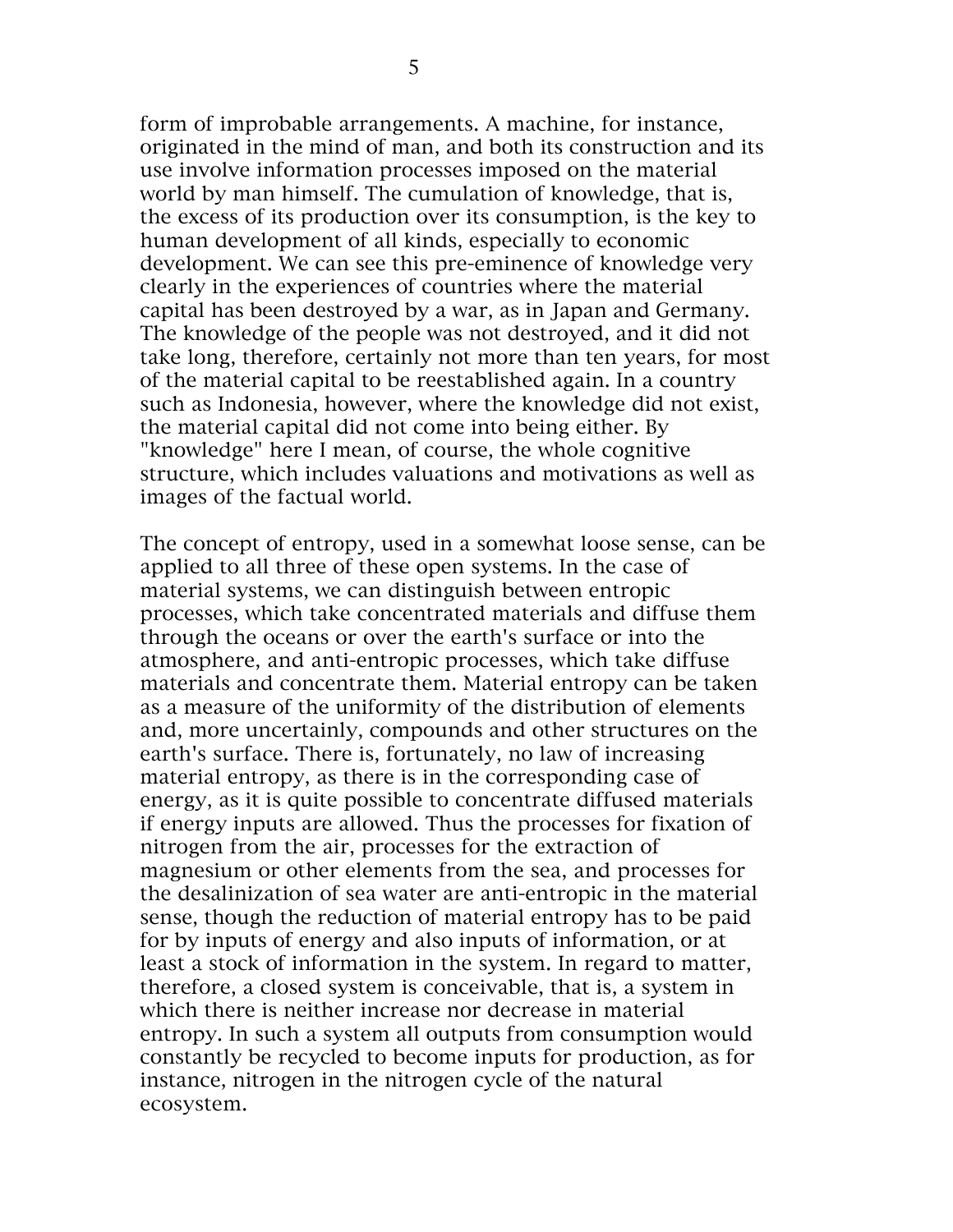In regard to the energy system there is, unfortunately, no escape from the grim Second Law of Thermodynamics; and if there were no energy inputs into the earth, any evolutionary or developmental process would be impossible. The large energy inputs which we have obtained from fossil fuels are strictly temporary. Even the most optimistic predictions would expect the easily available supply of fossil fuels to be exhausted in a mere matter of centuries at present rates of use. If the rest of the world were to rise to American standards of power consumption, and still more if world population continues to increase, the exhaustion of fossil fuels would be even more rapid. The development of nuclear energy has improved this picture, but has not fundamentally altered it, at least in present technologies, for fissionable material is still relatively scarce. If we should achieve the economic use of energy through fusion, of course, a much larger source of energy materials would be available, which would expand the time horizons of supplementary energy input into an open social system by perhaps tens to hundreds of thousands of years. Failing this, however, the time is not very far distant, historically speaking, when man will once more have to retreat to his current energy input from the sun, even though this could be used much more effectively than in the past with increased knowledge. Up to now, certainly, we have not got very far with the technology of using current solar energy, but the possibility of substantial improvements in the future is certainly high. It may be, indeed, that the biological revolution which is just beginning will produce a solution to this problem, as we develop artificial organisms which are capable of much more efficient transformation of solar energy into easily available forms than any that we now have. As Richard Meier has suggested, we may run our machines in the future with methane-producing algae.[2]

The question of whether there is anything corresponding to entropy in the information system is a puzzling one, though of great interest. There are certainly many examples of social systems and cultures which have lost knowledge, especially in transition from one generation to the next, and in which the culture has therefore degenerated. One only has to look at the folk culture of Appalachian migrants to American cities to see a culture which started out as a fairly rich European folk culture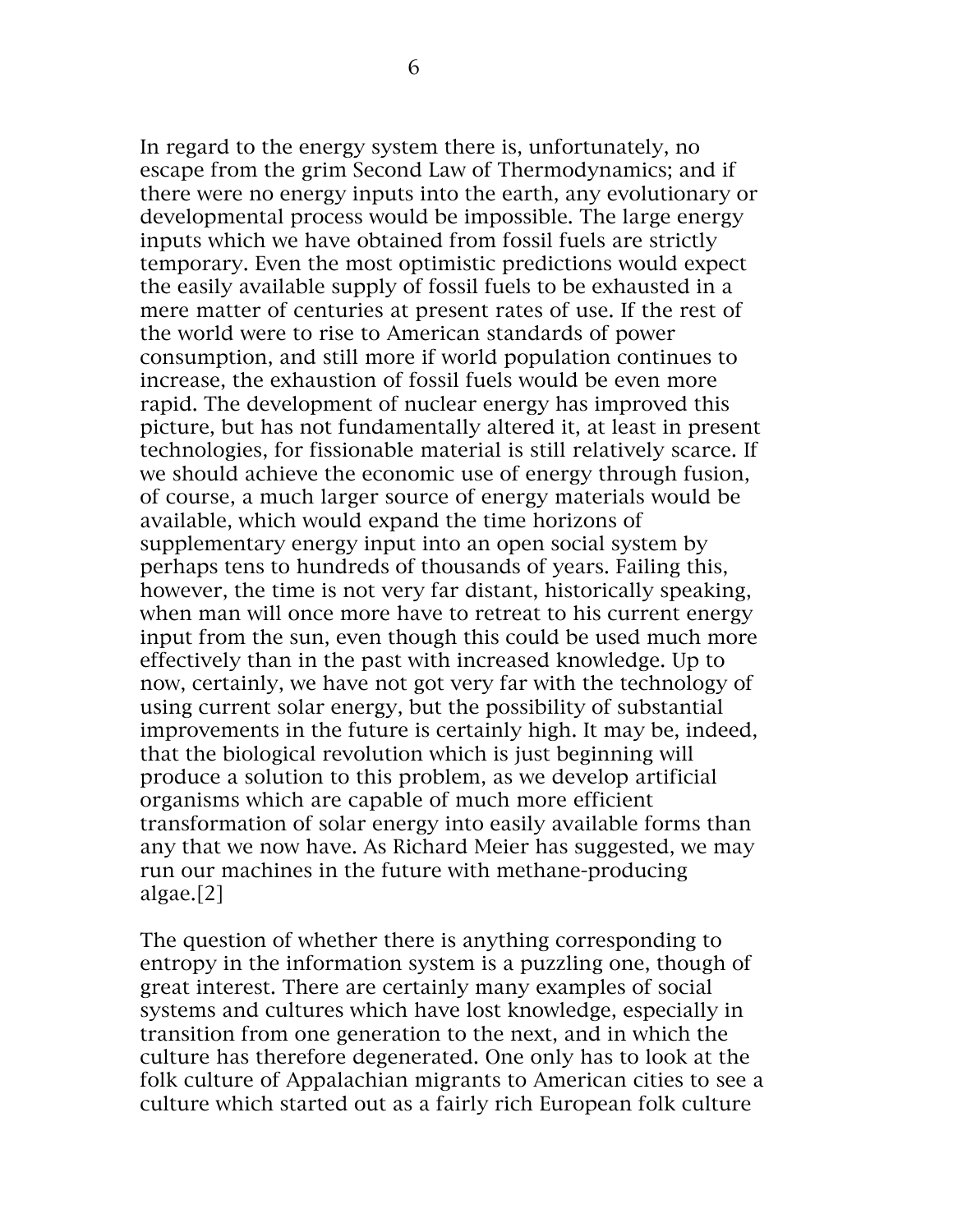in Elizabethan times and which seems to have lost both skills, adaptability, folk tales, songs, and almost everything that goes up to make richness and complexity in a culture, in the course of about ten generations. The American Indians on reservations provide another example of such degradation of the information and knowledge system. On the other hand, over a great part of human history, the growth of knowledge in the earth as a whole seems to have been almost continuous, even though there have been times of relatively slow growth and times of rapid growth. As it is knowledge of certain kinds that produces the growth of knowledge in general, we have here a very subtle and complicated system, and it is hard to put one's finger on the particular elements in a culture which make knowledge grow more or less rapidly, or even which make it decline. One of the great puzzles in this connection, for instance, is why the take-off into science, which represents an "acceleration," or an increase in the rate of growth of knowledge in European society in the sixteenth century, did not take place in China, which at that time (about 1600) was unquestionably ahead of Europe, and one would think even more ready for the breakthrough. This is perhaps the most crucial question in the theory of social development, yet we must confess that it is very little understood. Perhaps the most significant factor in this connection is the existence of "slack" in the culture, which permits a divergence from established patterns and activity which is not merely devoted to reproducing the existing society but is devoted to changing it. China was perhaps too well-organized and had too little slack in its society to produce the kind of acceleration which we find in the somewhat poorer and less well-organized but more diverse societies of Europe.

The closed earth of the future requires economic principles which are somewhat different from those of the open earth of the past. For the sake of picturesqueness, I am tempted to call the open economy the "cowboy economy," the cowboy being symbolic of the illimitable plains and also associated with reckless, exploitative, romantic, and violent behavior, which is characteristic of open societies. The closed economy of the future might similarly be called the "spaceman" economy, in which the earth has become a single spaceship, without unlimited reservoirs of anything, either for extraction or for pollution, and in which, therefore, man must find his place in a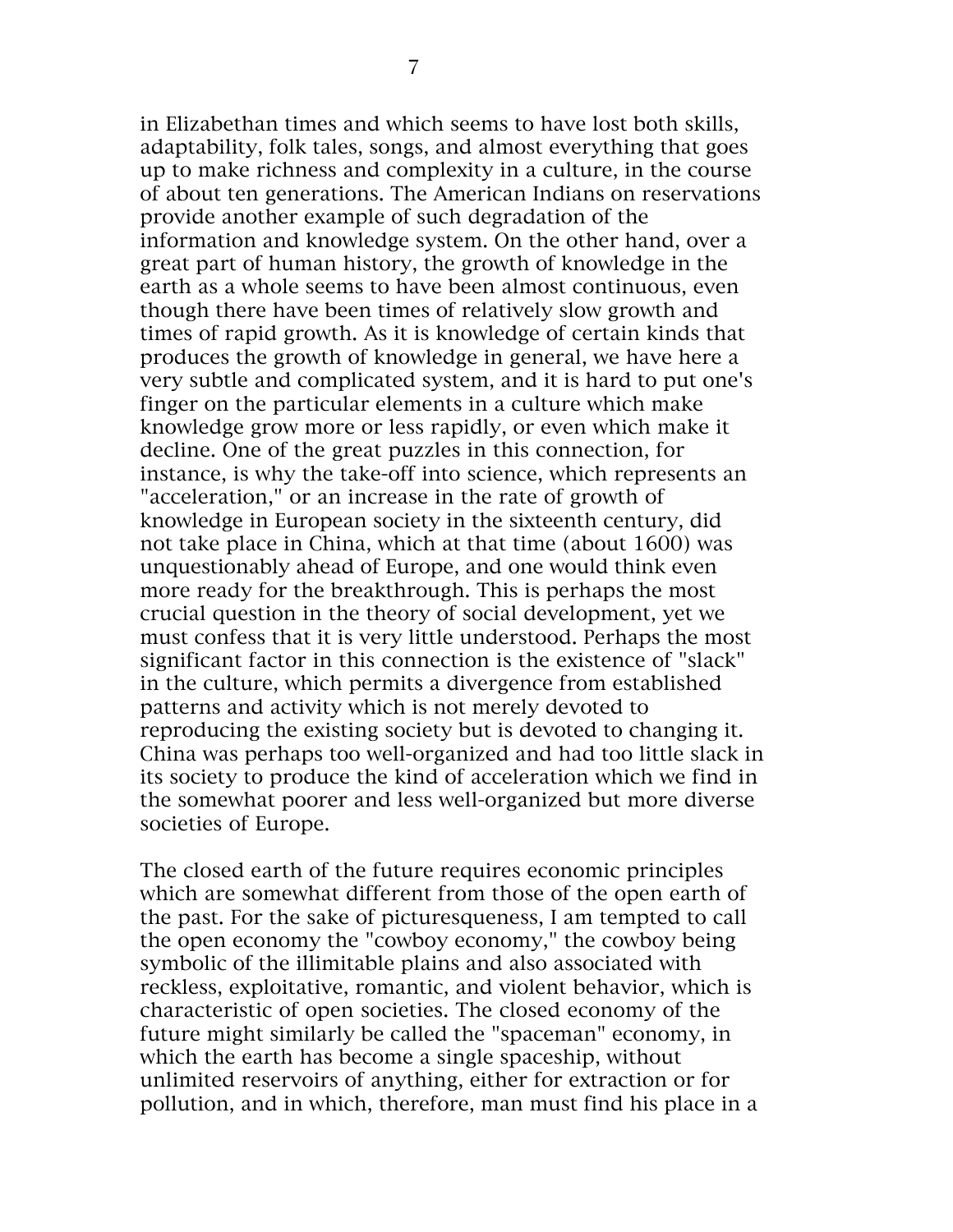cyclical ecological system which is capable of continuous reproduction of material form even though it cannot escape having inputs of energy. The difference between the two types of economy becomes most apparent in the attitude towards consumption. In the cowboy economy, consumption is regarded as a good thing and production likewise; and the success of the economy is measured by the amount of the throughput from the "factors of production," a part of which, at any rate, is extracted from the reservoirs of raw materials and noneconomic objects, and another part of which is output into the reservoirs of pollution. If there are infinite reservoirs from which material can be obtained and into which effluvia can be deposited, then the throughput is at least a plausible measure of the success of the economy. The gross national product is a rough measure of this total throughput. It should be possible, however, to distinguish that part of the GNP which is derived from exhaustible and that which is derived from reproducible resources, as well as that part of consumption which represents effluvia and that which represents input into the productive system again. Nobody, as far as I know, has ever attempted to break down the GNP in this way, although it would be an interesting and extremely important exercise, which is unfortunately beyond the scope of this paper.

By contrast, in the spaceman economy, throughput is by no means a desideratum, and is indeed to be regarded as something to be minimized rather than maximized. The essential measure of the success of the economy is not production and consumption at all, but the nature, extent, quality, and complexity of the total capital stock, including in this the state of the human bodies and minds included in the system. In the spaceman economy, what we are primarily concerned with is stock maintenance, and any technological change which results in the maintenance of a given total stock with a lessened throughput (that is, less production and consumption) is clearly a gain. This idea that both production and consumption are bad things rather than good things is very strange to economists, who have been obsessed with the income-flow concepts to the exclusion, almost, of capital-stock concepts.

There are actually some very tricky and unsolved problems involved in the questions as to whether human welfare or well-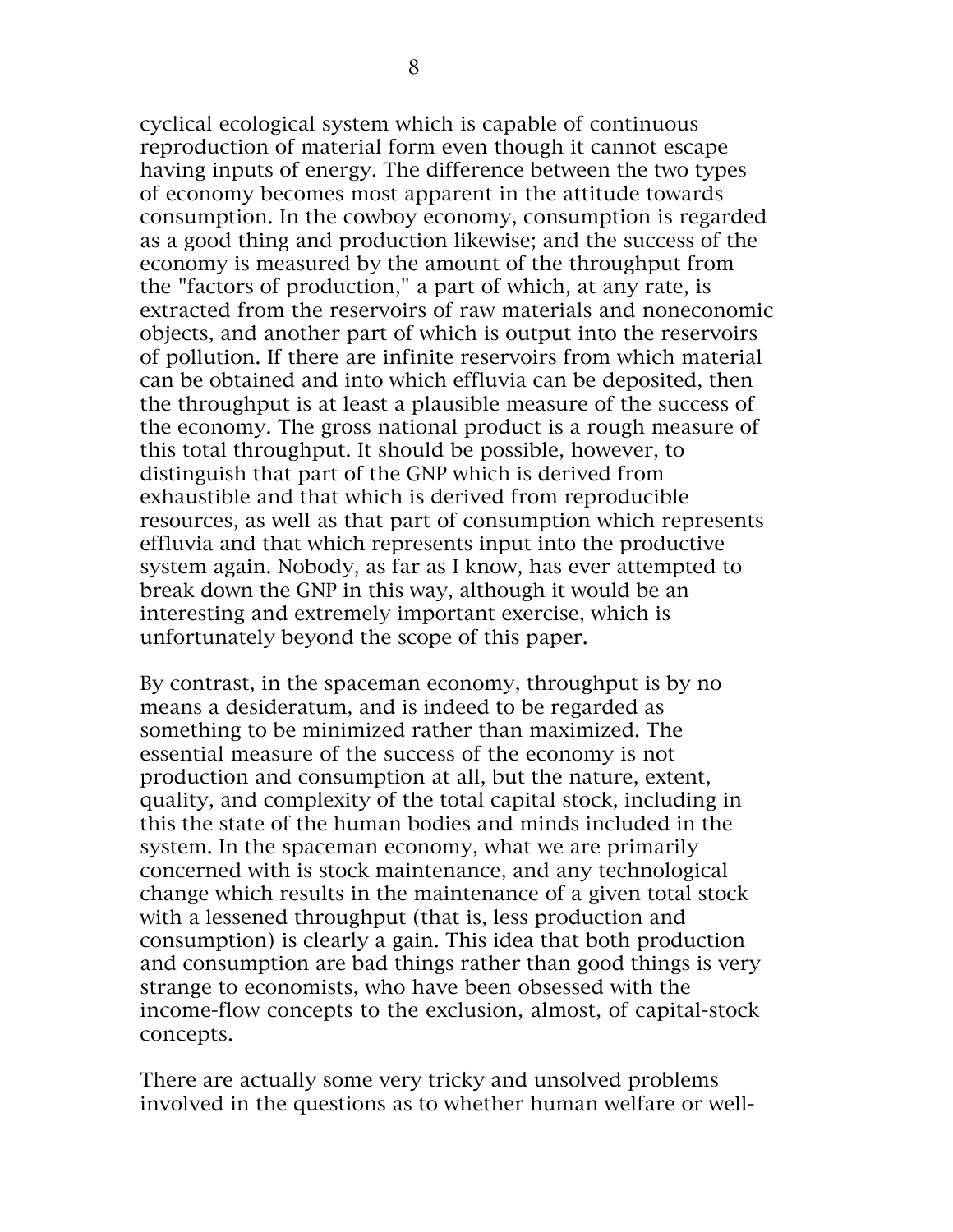being is to be regarded as a stock or a flow. Something of both these elements seems actually to be involved in it, and as far as I know there have been practically no studies directed towards identifying these two dimensions of human satisfaction. Is it, for instance, eating that is a good thing, or is it being well fed? Does economic welfare involve having nice clothes, fine houses, good equipment, and so on, or is it to be measured by the depreciation and the wearing out of these things? I am inclined myself to regard the stock concept as most fundamental, that is, to think of being well fed as more important than eating, and to think even of so-called services as essentially involving the restoration of a depleting psychic capital. Thus I have argued that we go to a concert in order to restore a psychic condition which might be called "just having gone to a concert," which, once established, tends to depreciate. When it depreciates beyond a certain point, we go to another concert in order to restore it. If it depreciates rapidly, we go to a lot of concerts; if it depreciates slowly, we go to few. On this view, similarly, we eat primarily to restore bodily homeostasis, that is, to maintain a condition of being well fed, and so on. On this view, there is nothing desirable in consumption at all. The less consumption we can maintain a given state with, the better off we are. If we had clothes that did not wear out, houses that did not depreciate, and even if we could maintain our bodily condition without eating, we would clearly be much better off.

It is this last consideration, perhaps, which makes one pause. Would we, for instance, really want an operation that would enable us to restore all our bodily tissues by intravenous feeding while we slept? Is there not, that is to say, a certain virtue in throughput itself, in activity itself, in production and consumption itself, in raising food and in eating it? It would certainly be rash to exclude this possibility. Further interesting problems are raised by the demand for variety. We certainly do not want a constant state to be maintained; we want fluctuations in the state. Otherwise there would be no demand for variety in food, for variety in scene, as in travel, for variety in social contact, and so on. The demand for variety can, of course, be costly, and sometimes it seems to be too costly to be tolerated or at least legitimated, as in the case of marital partners, where the maintenance of a homeostatic state in the family is usually regarded as much more desirable than the variety and excessive throughput of the libertine. There are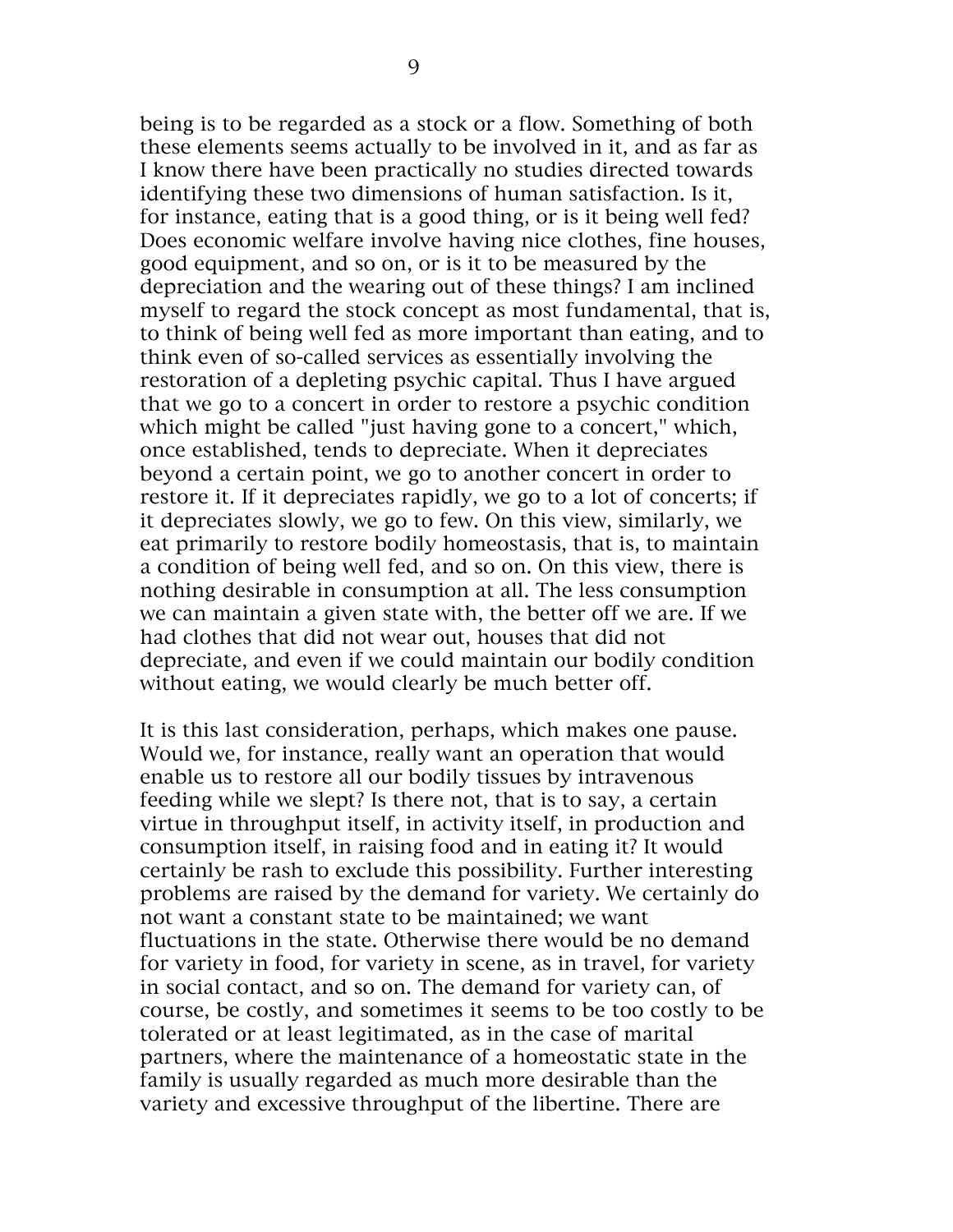problems here which the economics profession has neglected with astonishing singlemindedness. My own attempts to call attention to some of them, for instance, in two articles[3], as far as I can judge, produced no response whatever; and economists continue to think and act as if production, consumption, throughput, and the GNP were the sufficient and adequate measure of economic success.

It may be said, of course, why worry about all this when the spaceman economy is still a good way off (at least beyond the lifetimes of any now living), so let us eat, drink, spend, extract and pollute, and be as merry as we can, and let posterity worry about the spaceship earth. It is always a little hard to find a convincing answer to the man who says, "What has posterity ever done for me?" and the conservationist has always had to fall back on rather vague ethical principles postulating identity of the individual with some human community or society which extends not only back into the past but forward into the future. Unless the individual identifies with some community of this kind, conservation is obviously "irrational." Why should we not maximize the welfare of this generation at the cost of posterity? "Après nous, le deluge" has been the motto of not insignificant numbers of human societies. The only answer to this, as far as I can see, is to point out that the welfare of the individual depends on the extent to which he can identify himself with others, and that the most satisfactory individual identity is that which identifies not only with a community in space but also with a community extending over time from the past into the future. If this kind of identity is recognized as desirable, then posterity has a voice, even if it does not have a vote; and in a sense, if its voice can influence votes, it has votes too. This whole problem is linked up with the much larger one of the determinants of the morale, legitimacy, and "nerve" of a society, and there is a great deal of historical evidence to suggest that a society which loses its identity with posterity and which loses its positive image of the future loses also its capacity to deal with present problems, and soon falls apart.[4] Even if we concede that posterity is relevant to our present problems, we still face the question of time-discounting and the closely related question of uncertainty-discounting. It is a wellknown phenomenon that individuals discount the future, even in their own lives. The very existence of a positive rate of interest may be taken as at least strong supporting evidence of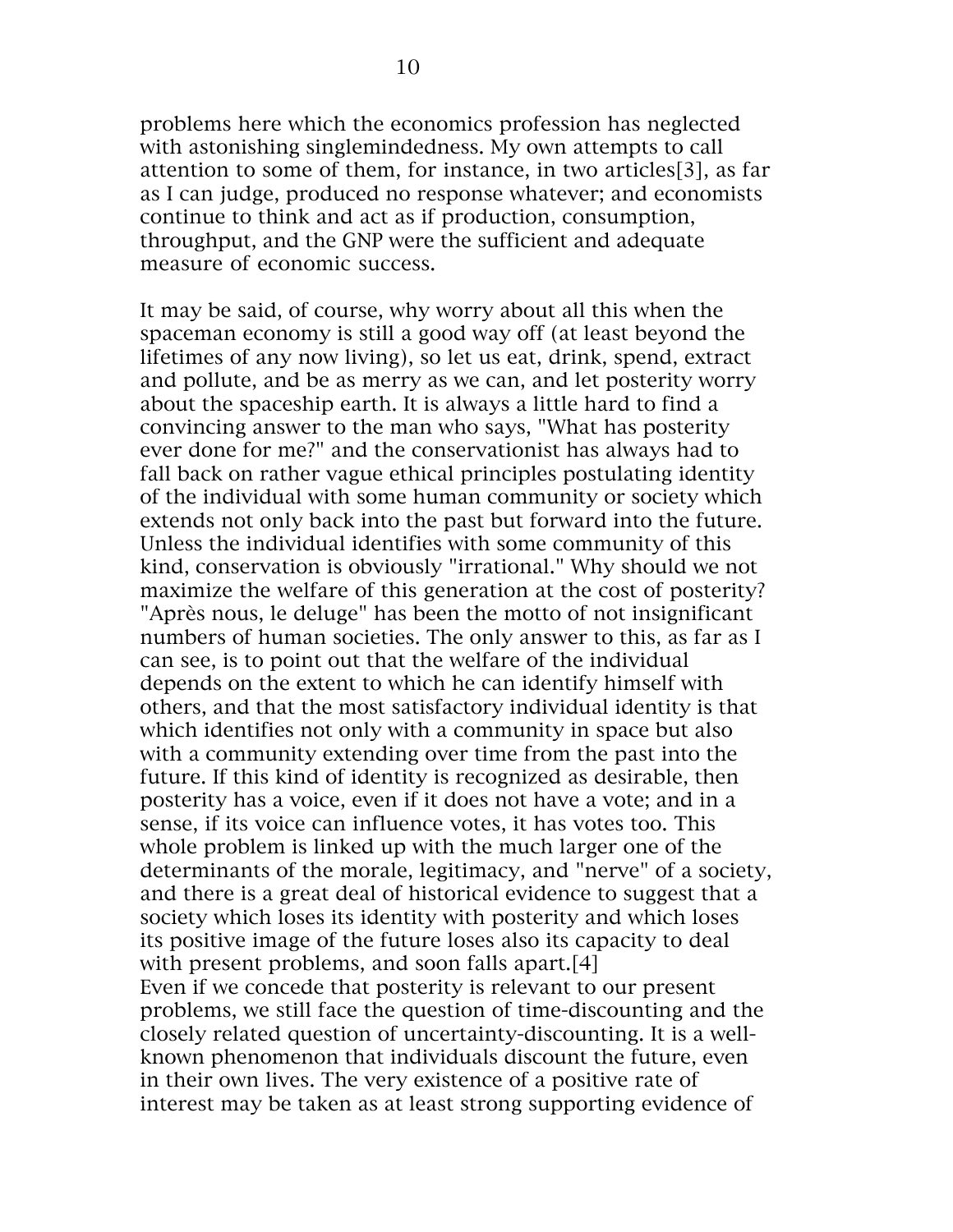this hypothesis. If we discount our own future, it is certainly not unreasonable to discount posterity's future even more, even if we do give posterity a vote. If we discount this at 5 per cent per annum, posterity's vote or dollar halves every fourteen years as we look into the future, and after even a mere hundred years it is pretty small - only about 1 and 1/2 cents on the dollar. If we add another 5 per cent for uncertainty, even the vote of our grandchildren reduces almost to insignificance. We can argue, of course, that the ethical thing to do is not to discount the future at all, that time-discounting is mainly the result of myopia and perspective, and hence is an illusion which the moral man should not tolerate. It is a very popular illusion, however, and one that must certainly be taken into consideration in the formulation of policies. It explains, perhaps, why conservationist policies almost have to be sold under some other excuse which seems more urgent, and why, indeed, necessities which are visualized as urgent, such as defense, always seem to hold priority over those which involve the future.

All these considerations add some credence to the point of view which says that we should not worry about the spaceman economy at all, and that we should just go on increasing the GNP and indeed the gross world product, or GWP, in the expectation that the problems of the future can be left to the future, that when scarcities arise, whether this is of raw materials or of pollutable reservoirs, the needs of the then present will determine the solutions of the then present, and there is no use giving ourselves ulcers by worrying about problems that we really do not have to solve. There is even high ethical authority for this point of view in the New Testament, which advocates that we should take no thought for tomorrow and let the dead bury their dead. There has always been something rather refreshing in the view that we should live like the birds, and perhaps posterity is for the birds in more senses than one; so perhaps we should all call it a day and go out and pollute something cheerfully. As an old taker of thought for the morrow, however, I cannot quite accept this solution; and I would argue, furthermore, that tomorrow is not only very close, but in many respects it is already here. The shadow of the future spaceship, indeed, is already falling over our spendthrift merriment. Oddly enough, it seems to be in pollution rather than in exhaustion that the problem is first becoming salient.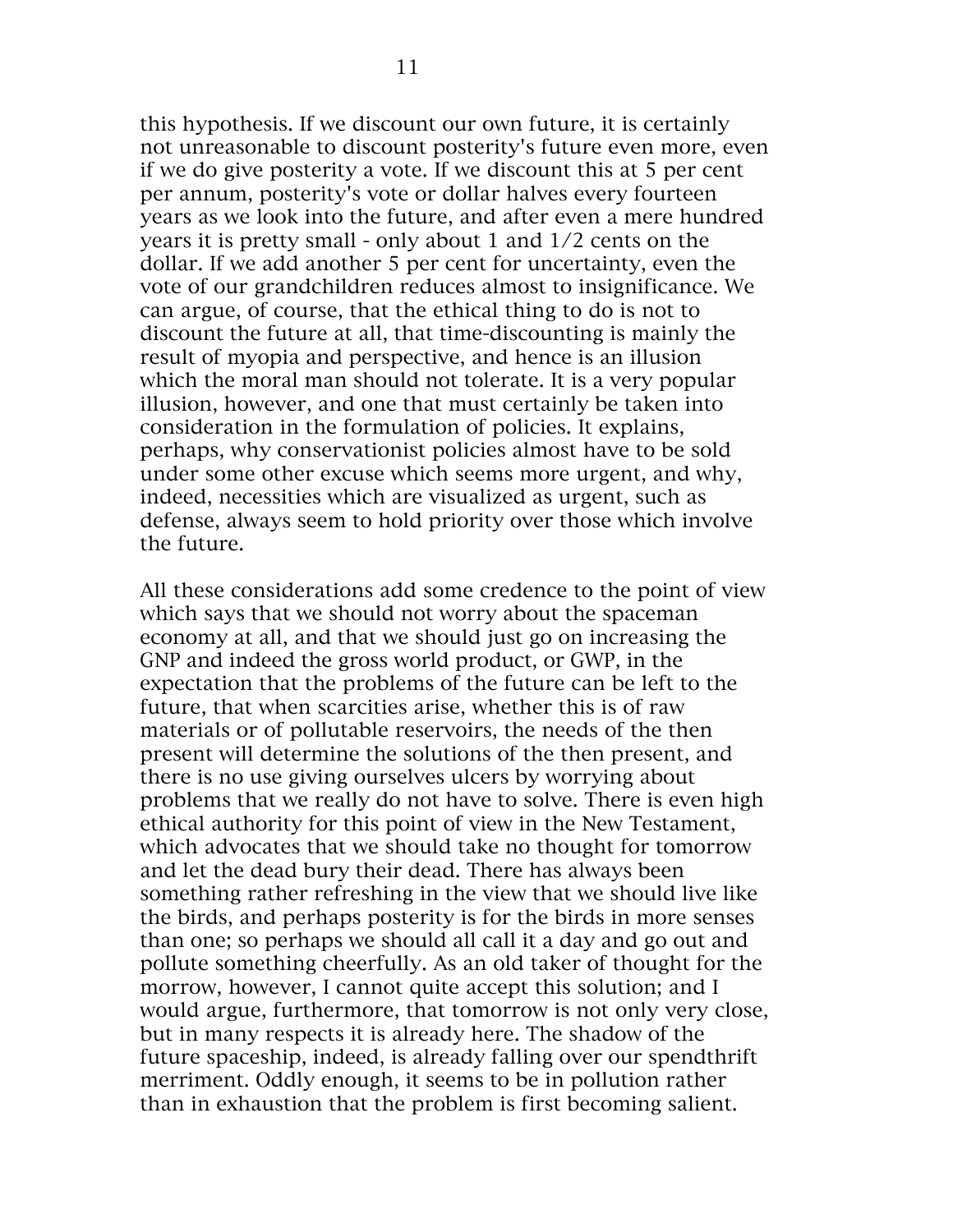Los Angeles has run out of air, Lake Erie has become a cesspool, the oceans are getting full of lead and DDT, and the atmosphere may become man's major problem in another generation, at the rate at which we are filling it up with gunk. It is, of course, true that at least on a microscale, things have been worse at times in the past. The cities of today, with all their foul air and polluted waterways, are probably not as bad as the filthy cities of the pretechnical age. Nevertheless, that fouling of the nest which has been typical of man's activity in the past on a local scale now seems to be extending to the whole world society; and one certainly cannot view with equanimity the present rate of pollution of any of the natural reservoirs, whether the atmosphere, the lakes, or even the oceans.

I would argue strongly also that our obsession with production and consumption to the exclusion of the "state" aspects of human welfare distorts the process of technological change in a most undesirable way. We are all familiar, of course, with the wastes involved in planned obsolescence, in competitive advertising, and in poor quality of consumer goods. These problems may not be so important as the "view with alarm" school indicates, and indeed the evidence at many points is conflicting. New materials especially seem to edge towards the side of improved durability, such as, for instance, neolite soles for footwear, nylon socks, wash and wear shirts, and so on. The case of household equipment and automobiles is a little less clear. Housing and building construction generally almost certainly has declined in durability since the Middle Ages, but this decline also reflects a change in tastes towards flexibility and fashion and a need for novelty, so that it is not easy to assess. What is clear is that no serious attempt has been made to assess the impact over the whole of economic life of changes in durability, that is, in the ratio of capital in the widest possible sense to income. I suspect that we have underestimated, even in our spendthrift society, the gains from increased durability, and that this might very well be one of the places where the price system needs correction through government-sponsored research and development. The problems which the spaceship earth is going to present, therefore, are not all in the future by any means, and a strong case can be made for paying much more attention to them in the present than we now do.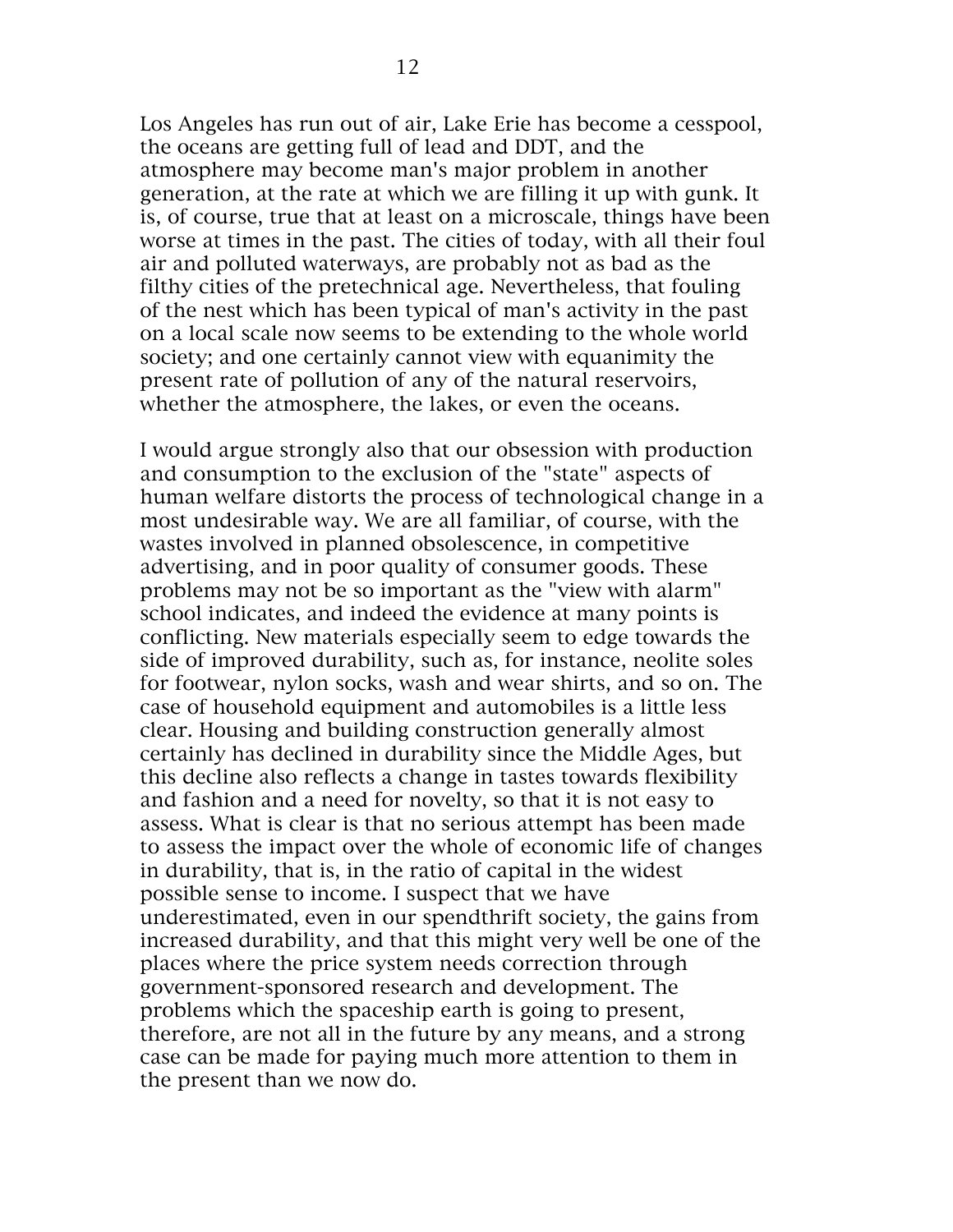It may be complained that the considerations I have been putting forth relate only to the very long run, and they do not much concern our immediate problems. There may be some justice in this criticism, and my main excuse is that other writers have dealt adequately with the more immediate problems of deterioration in the quality of the environment. It is true, for instance, that many of the immediate problems of pollution of the atmosphere or of bodies of water arise because of the failure of the price system, and many of them could be solved by corrective taxation. If people had to pay the losses due to the nuisances which they create, a good deal more resources would go into the prevention of nuisances. These arguments involving external economies and diseconomies are familiar to economists, and there is no teed to recapitulate them. The law of torts is quite inadequate to provide for the correction of the price system which is required, simply because where damages are widespread and their incidence on any particular person is small, the ordinary remedies of the civil law are quite inadequate and inappropriate. There needs, therefore, to be special legislation to cover these cases, and though such legislation seems hard to get in practice, mainly because of the widespread and small personal incidence of the injuries, the technical problems involved are not insuperable. If we were to adopt in principle a law for tax penalties for social damages, with an apparatus for making assessments under it, a very large proportion of current pollution and deterioration of the environment would be prevented. There are tricky problems of equity involved, particularly where old established nuisances create a kind of "right by purchase" to perpetuate themselves, but these are problems again which a few rather arbitrary decisions can bring to some kind of solution. The problems which I have been raising in this paper are of larger scale and perhaps much harder to solve than the more practical and immediate problems of the above paragraph. Our success in dealing with the larger problems, however, is not unrelated to the development of skill in the solution of the more immediate and perhaps less difficult problems. One can hope, therefore, that as a succession of mounting crises, especially in pollution, arouse public opinion and mobilize support for the solution of the immediate problems, a learning process will be set in motion which will eventually lead to an appreciation of and perhaps solutions for the larger ones. My neglect of the immediate problems, therefore, is in no way